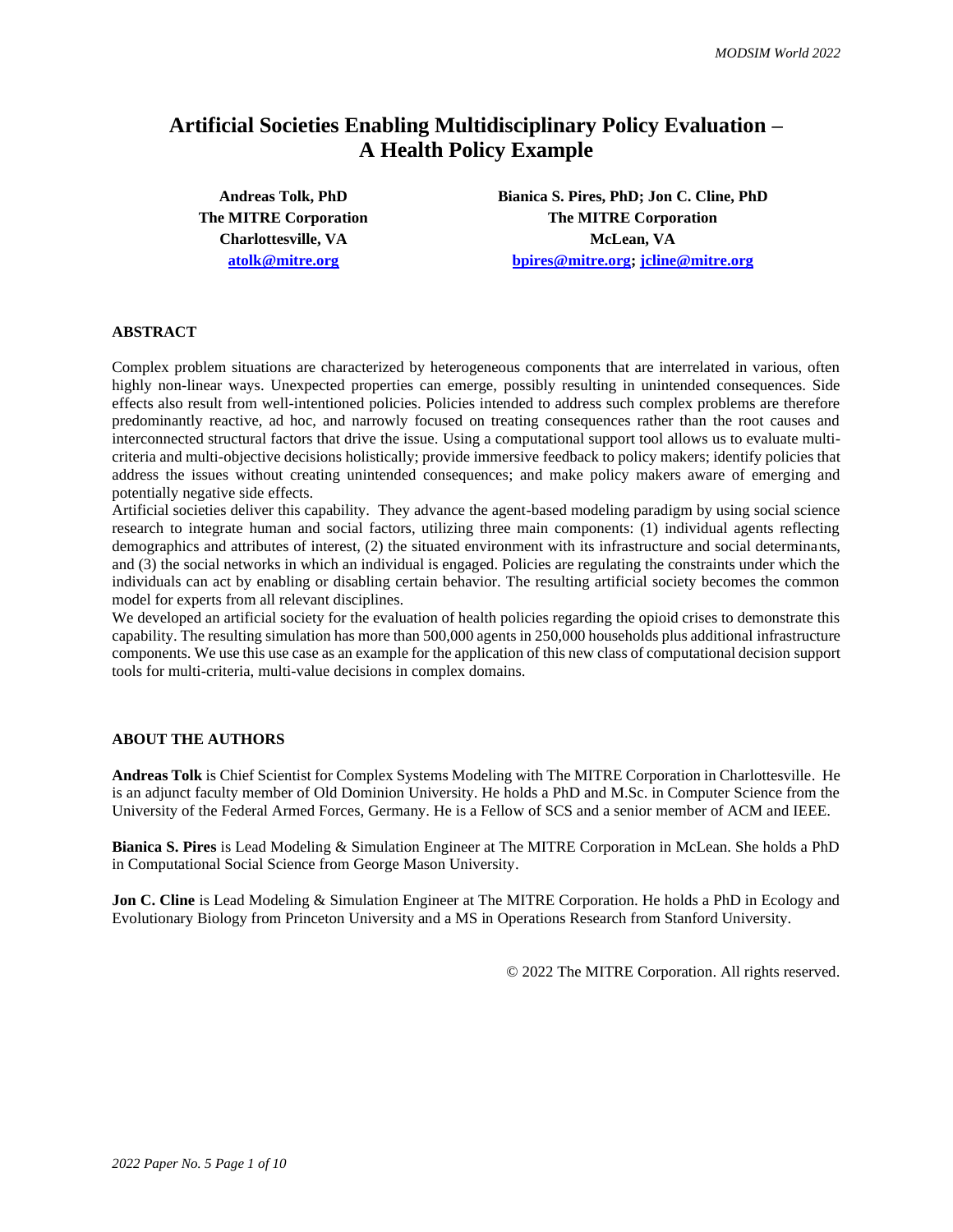# **Artificial Societies Enabling Multidisciplinary Policy Evaluation – A Health Policy Example**

**Andreas Tolk, PhD Bianica Pires, PhD; Jon Cline, PhD The MITRE Corporation The MITRE Corporation Charlottesville, VA McLean, VA [atolk@mitre.org](mailto:atolk@mitre.org) [bpires@mitre.org;](mailto:bpires@mitre.org) [jcline@mitre.org](mailto:jcline@mitre.org)**

## **INTRODUCTION**

In their foundational paper on policy evaluation using simulation, Gilbert et al. (2018) state that "where the costs or risks associated with a policy change are high, and the context is complex, it is not only common sense to use policy modeling to inform decision making, but it would be unethical not to." However, few publications address the issue in a way that addresses all the issues policy makers are faced with, such as the following:

- Complexity is changing the rules of evaluation and optimization. Complex problems are no longer solvable by applying methods based on reductionism and may even require an approach beyond systems thinking, particularly when emergent behavior results from complexity (Diallo et al., 2018).
- Focusing on a single point optimized solution is not necessarily the best option, as the system is changing through adaption by individuals towards better solutions, which results in "dancing landscapes" (Page, 2009), so that robust solutions are preferred.
- Additionally, decisions in complex systems have side effects that may quickly become as important as the intended effects. Addressing them in the decision process requires multiple criteria decisions as well as multiple objective decisions. Supporting methods recently have been compiled in Ezell et al. (2021).
- Many policy decisions will touch multiple expert domains, so that cross-disciplinary approaches are needed. Experts from these various domains must be brought together to contribute to the formulation of the model to be used for the computational decision support activity (Tolk et al., 2021a).

Policies intended to address such complex problems are therefore in danger to become predominantly reactive, ad hoc, and narrowly focused on treating consequences rather than the root causes and interconnected structural factors that drive the issue. To avoid this, the computational decision support tool must take the complexity into account and provide realistic prognosis based on the inputs of experts from relevant disciplines. The computational decision support tool must represent the policy relevant heterogeneous components and their relations, including information that can be exchanged, and the individuals need to be placed in a situated synthetic environment that represents relevant constraints. All this needs to be instantiated with realistic data describing the problem domain.

Artificial societies deliver the required capabilities for policy evaluation. They advance the agent-based modeling paradigm by using social science research to integrate human and social factors, utilizing three main components:

- (1) individual agents reflecting demographics and attributes of interest,
- (2) the situated environment with its infrastructure and social determinants, and
- (3) the social networks in which an individual is engaged.

To evaluate a policy, it is implemented as a set of regulating constraints under which the individuals can act by enabling or disabling certain behavior. Agent behaviors are derived from subject matter expert inputs. Agents may choose to ignore guidelines and constraints, and the social groups they are embedded in may support such behavior. The resulting artificial society becomes the common model for experts from all relevant disciplines, allowing to provide input and compare the heterogeneous views and metrics (Tolk et al., 2018). This paper describes the components of an artificial society when being used as the core of a computational decision support tool for the evaluation of policies. We also provide an example from the healthcare domain demonstrating the feasibility of the proposed framework.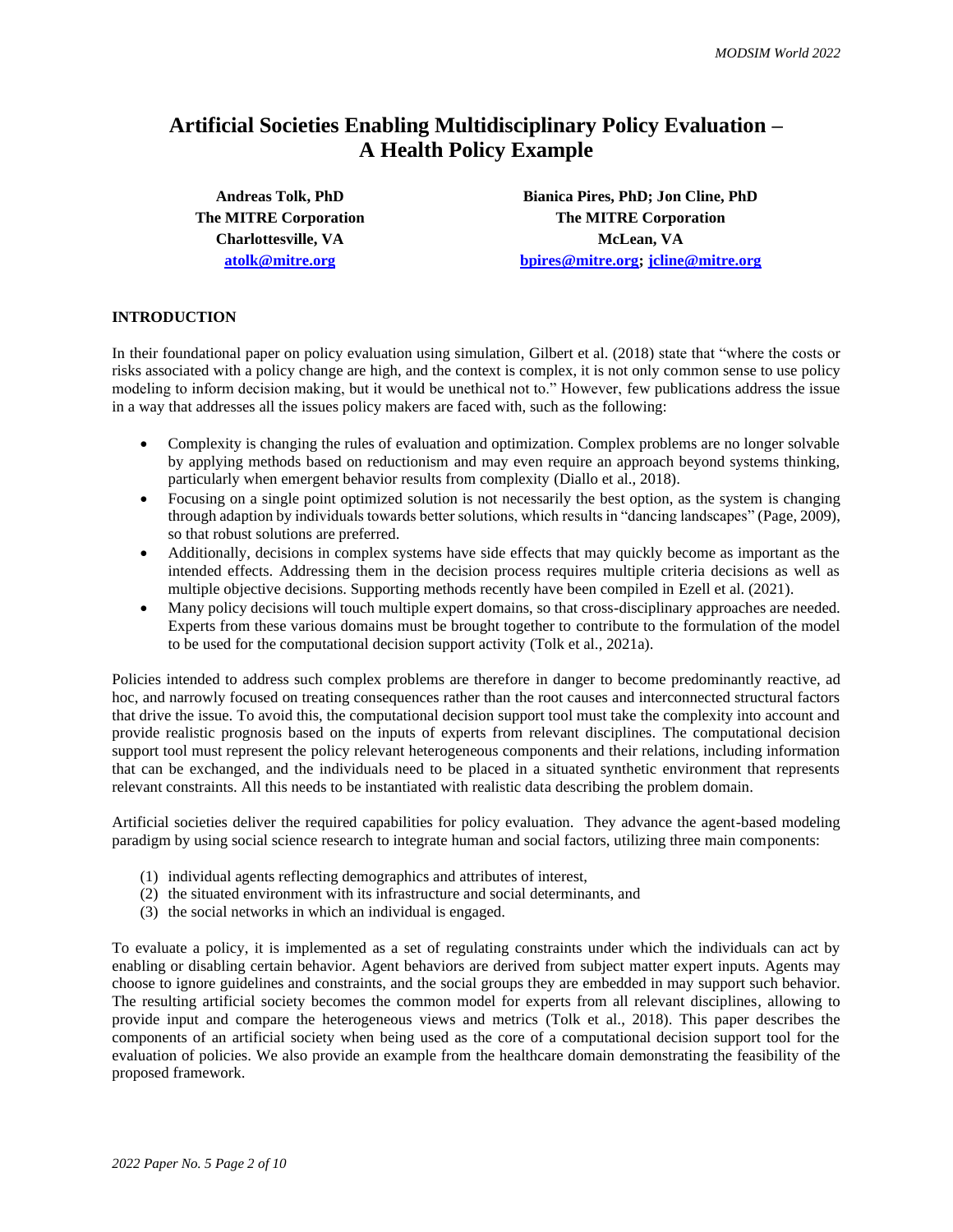## **A FRAMEWORK FOR A COMPUTATIONAL DECISION SUPPORT TOOL ENABLING POLICY EVALUATION**

The artificial society simulation described builds the core of the framework. However, to be useful, the simulation must be embedded into a framework that helps obtain the required data, including preparing these data for use in the simulation. The framework also supports conducting the experiments and presenting the results to the decision maker. Within this section, we will first discuss artificial societies in more detail, then describe the types of data needed to instantiate and calibrate an artificial society, next we will discuss how we handle the design of experiments, and then look at the presentation of results.

## **Artificial Societies**

The use of the agent-based paradigm in the domain of computational social science is well established (Epstein & Axtell, 1996) and was only recently reemphasized in (Davis et al., 2019). In their call for action to the community of artificial societies and social simulation experts, Squazzoni and colleagues emphasized the need to integrate human and social behavior into computational support models when addressing the COVID-19 pandemic (Squazzoni, et al., 2020). Several leading research institutions provided such support, like the Argonne National Laboratory (Ozik et al., 2021) or the Center on Social and Economic Dynamics at the Brookings Institution (Parker & Epstein, 2011), just to name two examples. Figure 1 shows the three characteristics of artificial societies that will be explained in this section.



**Figure 1: Artificial Societies with their individuals in their social networks within the situated environment**

One of the characteristic attributes of artificial societies is that the individuals are socially capable agents. They are embedded into social groups, such as families, friends, work colleagues, etc., and take the inputs from and the values of these group into account when making decisions. The rules they follow are not only engineering based but are modeled using insight and guidance from the Humanities and Social Sciences. The characteristic attributes of individuals are captured as states within the representing agents. Depending on the problem domain, additional information important for an individual needs to be stored as well, as these support the decision process for the individual. They also have memories that guide their decisions.

The individuals can belong to multiple social groups or social networks with different, maybe even conflicting values, so that the decision-making process of agents can become a multi-criterion, multi-objective challenge itself. These social connections can be pivotal for many decisions and state changes. If an event occurs that is negative for an individual, being in a strong group that provides support can save an individual from making a choice with further negative consequence, e.g., having access to "life coaches" can help to stay on course. They are represented as dashed lines grouping individuals into various groups.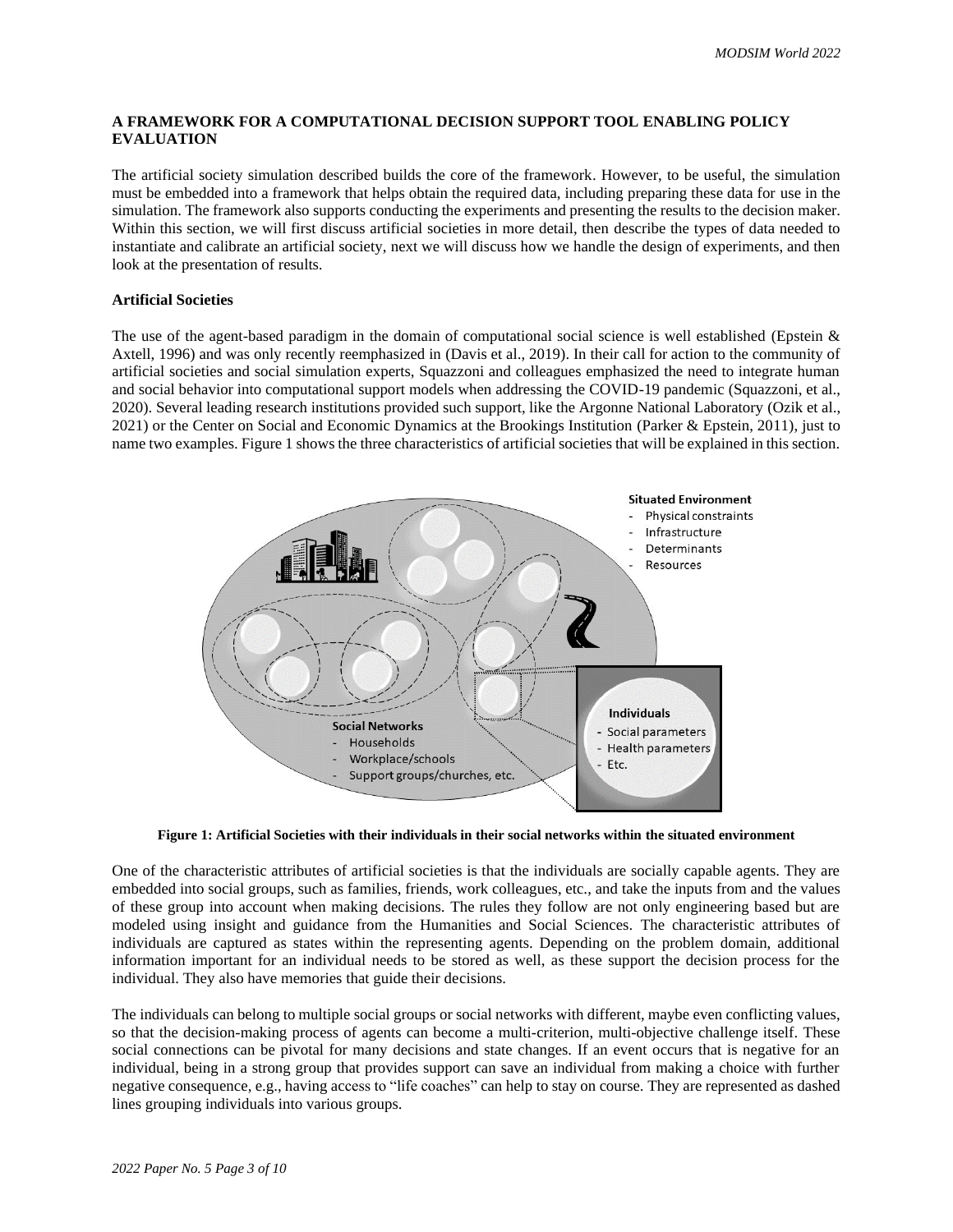Finally, they are embedded into a synthetic situated environment, which provides hard constraints – such as physical barriers as well as access or lack thereof to needed resources – as well as soft constraints – such as norms and values, including existing policies and guidelines. Soft constraints can be ignored by the individuals, e.g., if they had bad prior experiences following a similar guideline or following a guideline from the same group of policy makers, or if they are part of a group that is opposed to these guidelines. The environment may also contain social environmental determinants that are important for the policy domain of interest, such as social determinants of health as exemplified by Mahamoud et al. (2013).

## **Data for Artificial Societies**

To trust simulation results, not only good algorithms are needed, but the necessary data needs to be obtainable and aligned with the simulation assumptions as well. Artificial societies require a high variety of data. The first set of data needs to populate the characteristic attributes of individuals. As these individuals are socially capable agents, they need data capturing the general as well as the individual social behavior. As societies are home for many activities, the individual participants in such activities need to be defined, such as when and where people go to work, using what kind of transportation. Which schools or universities are attended by which students? Which shops are in the neighborhood providing which services, and who is using these services? When obtaining these data, there are two general challenges:

- The data are distributed over many heterogeneous data sources, which are not necessarily well aligned. They may differ in scope, resolution, and structure, requiring not only simple mapping, but often transformations of data into aggregates or disaggregating data, etc. The classic approaches of federated schemata can help, see, among others, Heimbigner and McLeod (1985).
- It is often necessary to augment real-world data with synthetic data. First, some data are not publicly available, too costly, or for other practical reasons not obtainable. If such data are needed for the simulation, synthetic data serves as a substitute. Second, the use of personal data is constrained by a variety of data laws and regulations, e.g., when data are part of Personal Identifying Information (PII), often making their use impractical. Third, the use of synthetic data allows for the generation of unobserved but still scientifically interesting constellations and initialization. The mathematical background and additional information are provided in Raghunathan (2021).

While finding the data needed to instantiate and calibrate the individuals is already challenging, the data for social networks and the behavior of agents representing the individuals is even harder to obtain. Often, the expertise of subject matter experts from the relevant domain is the only way to get these data. Sometimes, extensive literature research supported by artificial intelligence methods can lead to the generation of applicable rules and/or state changes based on peer reviewed documentation of specific knowledge. In addition, scripts and schedules triggering behavior like going to work, going to the mall, or visiting friends can be applied as well.

Validating the resulting instantiated and calibrated models is a challenging task, as the number of free parameters can easily become overwhelming. Troitzsch (2004) recommends a stepwise approach for calibration and validation of agent-based models applicable to artificial societies as well, starting with general questions in a prototypical setting to gain an understanding of the behavior and sensibility of the model. The focus of this first step lies on ensuring that the structure of the model is correct. Next, the simulation should be set in an empirical setting to reproduce observed behavior of the real system. The focus lies on calibrating the model by identifying appropriate parameter constellations. Lastly, the model can be applied to make predictions. Windrum, Fagiolo, and Moneta (2007) provide an overview of additionally applicable empirical validation methods, although research is ongoing.

While using simulation methods to address complex situations we learned that we cannot simulate what exactly will happen, but that we are still able to simulate what may happen in form of trends. In this context, trust in the simulation (Harper et al., 2021) and plausability of the approaches are often more important than the application of traditional validation methods as they grew outo fo the physics-based modeling realm. As a matter of practicality, engaging policy and decision makers as team members in the development of models and simulations rather than using these models only as means to generate reports for them, is good practice. Rouse and Serban (2014) observe that engaging decision makers in this development process results in them trusting the model more. The models become an integral part of the decision process, they are no longer just another tool.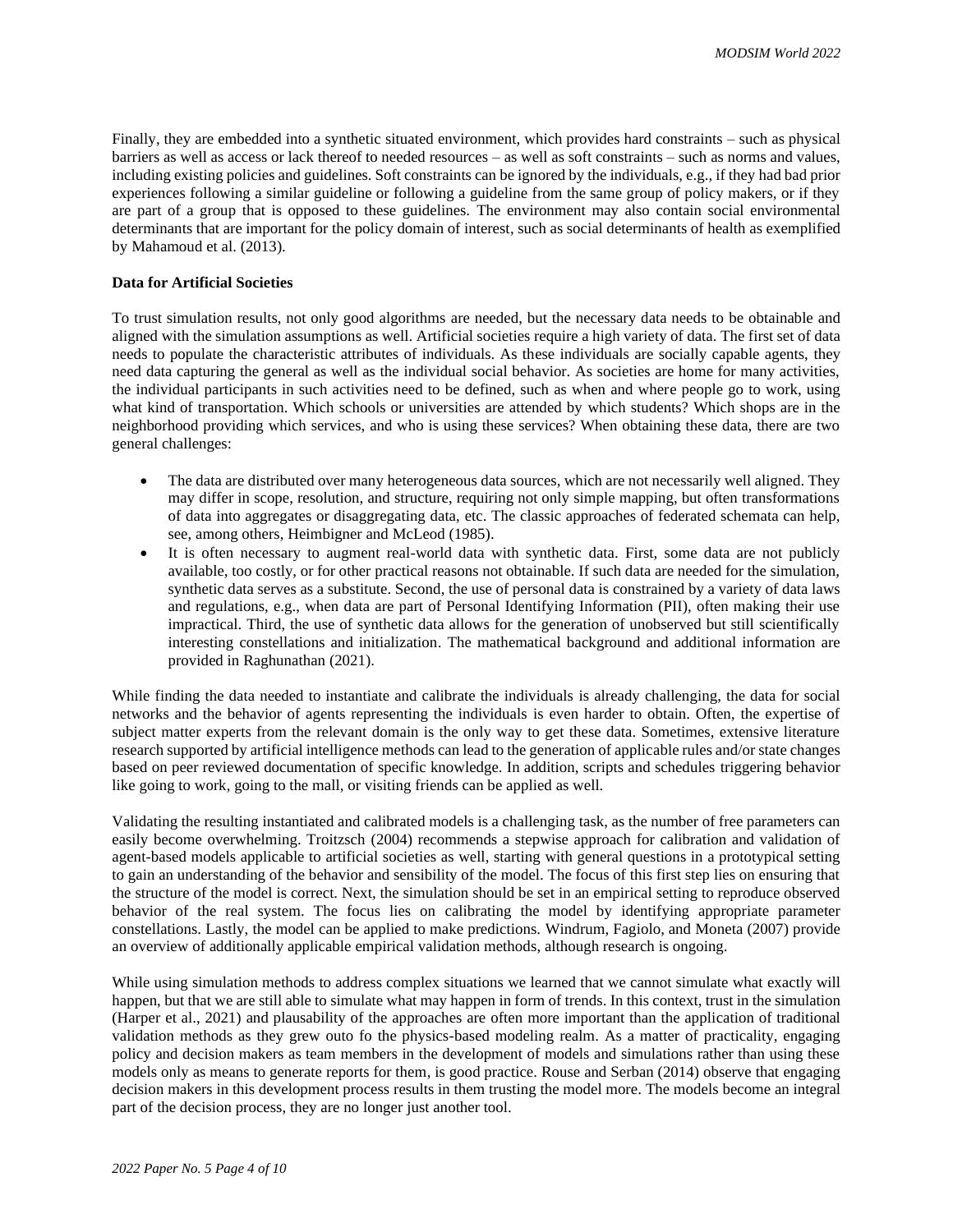#### **Design of Experiments under Complexity**

Complex problem situations are characterized by heterogeneous components that are interrelated in various, often highly non-linear ways, including feedback loops. Unexpected and sometimes even counterintuitive properties can emerge, resulting in likely unintended consequences. Additionally, side effects can lead to counter-developments negating the positive effects of policy choices.

As collecting all necessary data is not always possible, many model choices will depend on subject matter expert inputs and estimates rather than on empirical observations. The more complex a challenge is, the more experts from multiple disciplines are needed within the team to solve it. Page (2008) makes a strong argument that solving complex challenges requires diversity of opinions and methods. However, the experts in such diverse teams may not agree on values or value distribution for characteristic attributes, and they may even disagree on which attributes are truly characteristic. There will be disagreement on the effects of certain activities, the measures of merit and related metrics to be used to define success, and even the conceptual model underlying the artificial society itself may be subject of discussion. Within operations research, this class of challenges is called deep uncertainty, and the method to address those uncertainties is exploratory modeling and analysis (Kwakkel & Pruyt, 2013). Recommendations for process management of such multidisciplinary teams is given by Shults and Wildman (2020).

Extending the ideas presented by Tolk (2016), conducting sensitivity analysis is necessary, but not sufficient. Instead, an understanding of the topological structure of the solution space is needed, addressing the stability of the solution space even under adoption of new rules and behavior. It is pivotal to understand where the landscape is stable, and where it is going to "dance" as described by Page (2009). Exploratory modeling and analysis support this by not only modifying the free parameters, but all parameters as well as alternative structures. Even if certain rules cannot be validated by empirical observations, this approach allows us to understand how different behavior patterns will influence the result of the policy, understanding under which parameters the solution remains stable. The workbench described by Kwakkel (2017) provides a structure allowing us to plan for exploratory modeling and analysis.

### **Presentation of Results**

Artificial societies provide a multitude of data under uncertainty. These data need to be presented to the decision maker in an understandable and actionable form. To make the insights of the simulation applicable for decision makers, they must clearly understand policy levers representing various policies and alternatives. Rouse (2021) proposes making the system immersive and interactive to become the "flight simulator for decision makers." Haberlin and Page (2022) describe the use of large-scale, highly configurable visualization facilities. Placing the decision maker into such an interactive and immersive display results in understanding the solution space better and even experiencing possible effects and side effects of policies.

The use of dashboards, as they are used by decision makers to visualize real-world data for situational and option awareness, should be part of these presentations. But dashboards often fall short of visualizing uncertainties. These uncertainties are a vital part of the insights that can be provided using artificial societies, requiring us to augment the dashboards accordingly. Visual representation of uncertainties is a topic of ongoing research and requires that we continue to follow developments for the best support of communication of uncertainties and related risks to the decision maker.

### **AN EXAMPLE FROM THE HEALTHCARE DOMAIN**

The following example has been presented at the Annual Research Meeting of the Academy Health (Tolk, et al., 2021b) and has been extended to allow broader applicability since then. We first present the use case followed by recent technological advances that address the challenges discussed in the first part of this paper.

## **Use Case: COVID-19 Policy Effects on the Opioid Crises in Washington, D.C.**

In an internal research and development project, our team implemented an artificial society to evaluate policy effects on the opioid crises. The motivation for this effort, which started in 2019, is that every day more than 100 Americans die after overdosing on opioids. The total economic burden of prescription opioid misuse in the United States alone is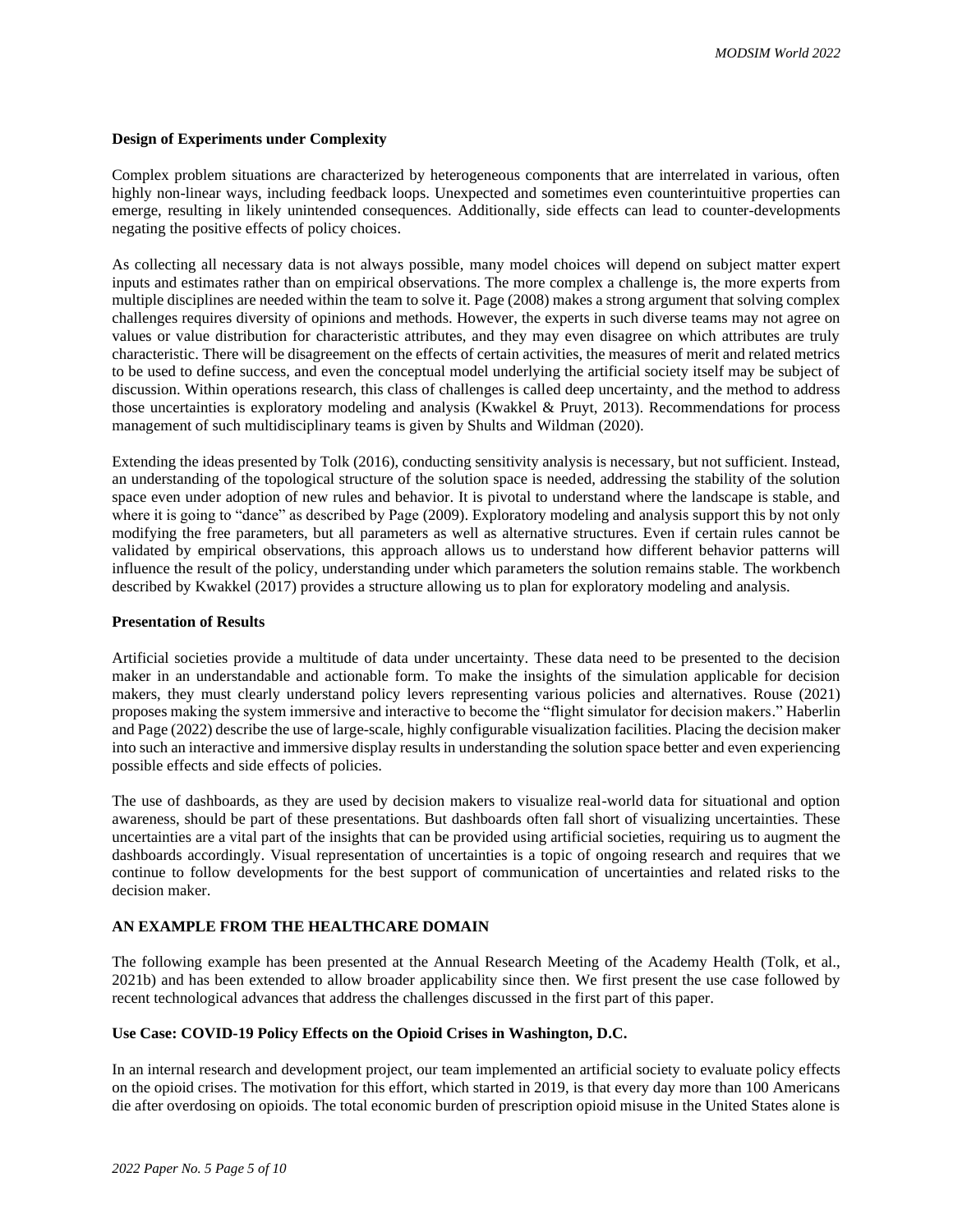\$78.5 billion a year (Florence et al., 2016). These issues have only been exacerbated by the current pandemic. As the Capital region provides good access to data needed to describe the problem domain, Washington, D.C., was chosen as the example region for this research effort.

The initial artificial society represents a subset of the individuals, households, and neighborhood attributes of the residents of Washington, D.C. The society represents the 169 census tracts and the eight wards of the District of Columbia. The main sources used to generate the individual and household agents, as well as their school and workplace locations, were RTI International's 2010 U.S. Synthetic Household Population<sup>TM</sup> Database (Wheaton, 2012) and SyntheaTM (Walonoski, et al., 2018), a MITRE-developed open-source synthetic patient generator, which provided information on health records for synthetic individuals. These synthetic data sources were augmented with publicly available data sources, including the U.S. Census Bureau's American Community Survey (ACS); the U.S. Department of Health & Human Services' National Survey on Drug Use and Health (NSDUH); the Center for Disease Control and Prevention's (CDC) Social Vulnerability Index; and Pew Research Center's Religious Landscape Study. The resulting data are realistic and reflect the demography without giving private data away or violating other data rights.

The main characteristics of interest regarding the evaluation of effects of policies are the health states and social states the individuals are in. For opioid misuse, the literature survey resulted in five individual health states of interest: susceptible, opioid misuse, recovery, overdosed, and deceased. State changes are triggered by events that happen in the artificial society. Examples are the loss of a partner or job, but health-related events, such as sickness and pain, can lead to a state change as well. The likelihood of a state change is influenced by individual characteristics, social determinants of the environment, and characteristics of the social networks. These characteristics make up the social states an individual is in.

All modeled states, their transitions, and influencing factors are motivated by a literature review based on artificial intelligence extraction of these information (Source: https://curismeditor.co). We scanned 40 million research articles on substance abuse using the following search queries: "Dynamics of Substance Addiction and Recovery," "Dynamics of Opioid Addiction and Recovery," "Probability of Drug Addiction Recovery," "Opioid Addiction Peer Recovery Coaches," "Mathematical Models of Addiction," and "Markov Models of Disease Stages." Three journals appeared most frequently – *Harm Reduction Journal, International Journal of Mental Health System's,* and *BMC Psychiatry* – resulting in 250 highly vetted articles to identify research justifying our attributes, parameters, and state change options.

These articles supported identifying the relevant status information an individual may be in, but they did not support deriving transition probabilities between them, as the conditions for each study captured in the literature are rather disparate. Transition probabilities are an example of important attributes that require subject matter expert inputs and must be evaluated via exploratory modeling and analysis. In this use case, interviews with internal experts that were followed by an extended sensitivity analysis in the calibration phase determined the transition probabilities. The process followed the recommendations of Troitzsch (2004): The literature search determined the individual behavior, and the calibration steps ensured explainable behavior in groups that step-by-step grow up into the artificial society.

These steps resulted in the attributes required as well as state change probabilities that were developed in workshops with team members and implemented as an agent-based model within a situated synthetic environment. While most healthcare-related publications recognize the importance of the social determinants of health (SDOH) on opioid misuse, our literature review revealed that social networks (such as family, peers and friends, co-workers, and service providers, including social services, and law enforcement) are often just as important. We therefore reflected the SDOH in the situated environment for the agents and the social networks as relations between the agents.

The initial experiments instantiated slightly more than 5,000 individuals in approximately 2,500 households. They were configured and calibrated so that the artificial society represent proportionally the citizens of the eight wards of Washington, D.C. Based on the available data described above, a base policy was instantiated regulating the contact rate within social networks that reflected the situation of 2017, in which social support groups can be active but they are highly dependent on the social determinants. The D.C. Government's Opioid Dashboard provided the number of opioid-related emergency room visits and deaths. The calibration ensured that the number of agents observed reflected the expected number when compared with the empirical data captured in the D.C. Government's Opioid Dashboard. Once the calibration was done, two alternative policies were implemented, resulting in three simulation experiments.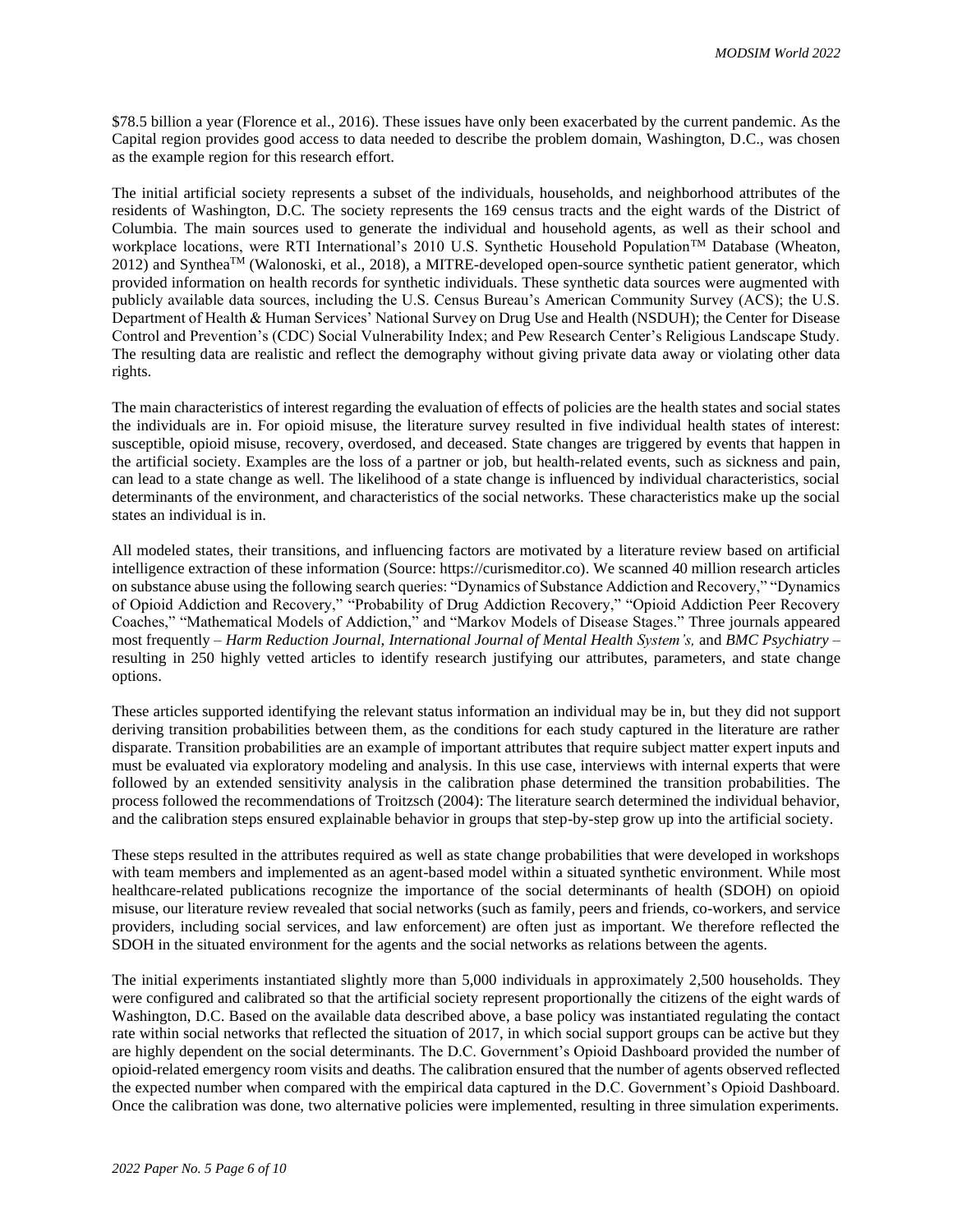- The results from the calibration provided the base case, reflecting the pre-pandemic state.
- The first alternative mirrored the situation of a lockdown, like that of the 2020 pandemic: no social contacts were supported.
- The second alternative increased the number of support groups in all wards. Social workers and support groups were increased.

The effects of the three policies can be compared via the simulation shown in Figure 2, in which we see the effect of absence (left side), presence (middle), and active support (right) from social networks on the proportion of the population experiencing opioid misuse in each ward.



**Figure 2: Simulation results showing effects of absence (left), presence (middle), and active support (right) from social networks**

These results are not precise forecasts but show a trend. Nonetheless, they predict a significant increase of opioid misuse with the lack of social support groups, and a substantial decrease when such groups are supported. Such predictions were only possible due to the modeling of social networks as the third pillar beside individual parameters and social determinants of the situated environment. It also shows the potential to make decision makers aware of possible unintended consequences that now can be taken into consideration before they are observed in the real world once the policy is set in place in such a multifaceted and complex environment. In this use case, the prediction of an increase of opioid misuse under the circumstances of lockdowns was observed in reality as well (Mason et al., 2021).

### **Ongoing Technical Improvements**

As the initial work showed the feasibility and value of the approach, the artificial society was technically improved. Also, the framework supporting the use was enhanced and transformed to open-source solutions as follows.

- The simulation engine was transitioned to Repast High Performance Computing (HPC), generating a fork of the original Argonne National Laboratory engine accessible via [https://github.com/Repast/repast.hpc.](https://github.com/Repast/repast.hpc) This allowed us to grow the number of simulated entities significantly.
- The artificial society used the core of chiSIM (Macal, Collier, Ozik, Tatara, & Murphy, 2018), transitioned it from Chicago, IL, to Washington, DC, which resulted in *communitySIM*. In addition to changing the geospatial part, additional functionality was included as identified in the initial research work.
- Using the Apache family of open standards, the presentation of the results was moved into a configurable experience layer. Apache Kafka [\(https://kafka.apache.org/\)](https://kafka.apache.org/), Apache Druid [\(https://druid.apache.org/\)](https://druid.apache.org/), and Apache Superset [\(https://superset.apache.org/\)](https://superset.apache.org/) allow for streaming the data as needed, using a distributed data store, which now can be explored and visualized as requested by the decision maker.
- Finally, using the open-source containerization platform Docker [\(https://www.docker.com/\)](https://www.docker.com/) allows us to deploy these solutions to a variety of target platforms.

Figure 3 shows the resulting and currently used configuration: on the left side, the necessary data are obtained and prepared to be used in the simulation; the artificial society in the middle allows to create numerical insights into the dynamics of the artificial society; and the right side provides tool for the visualization of the results in an immersive and interactive form.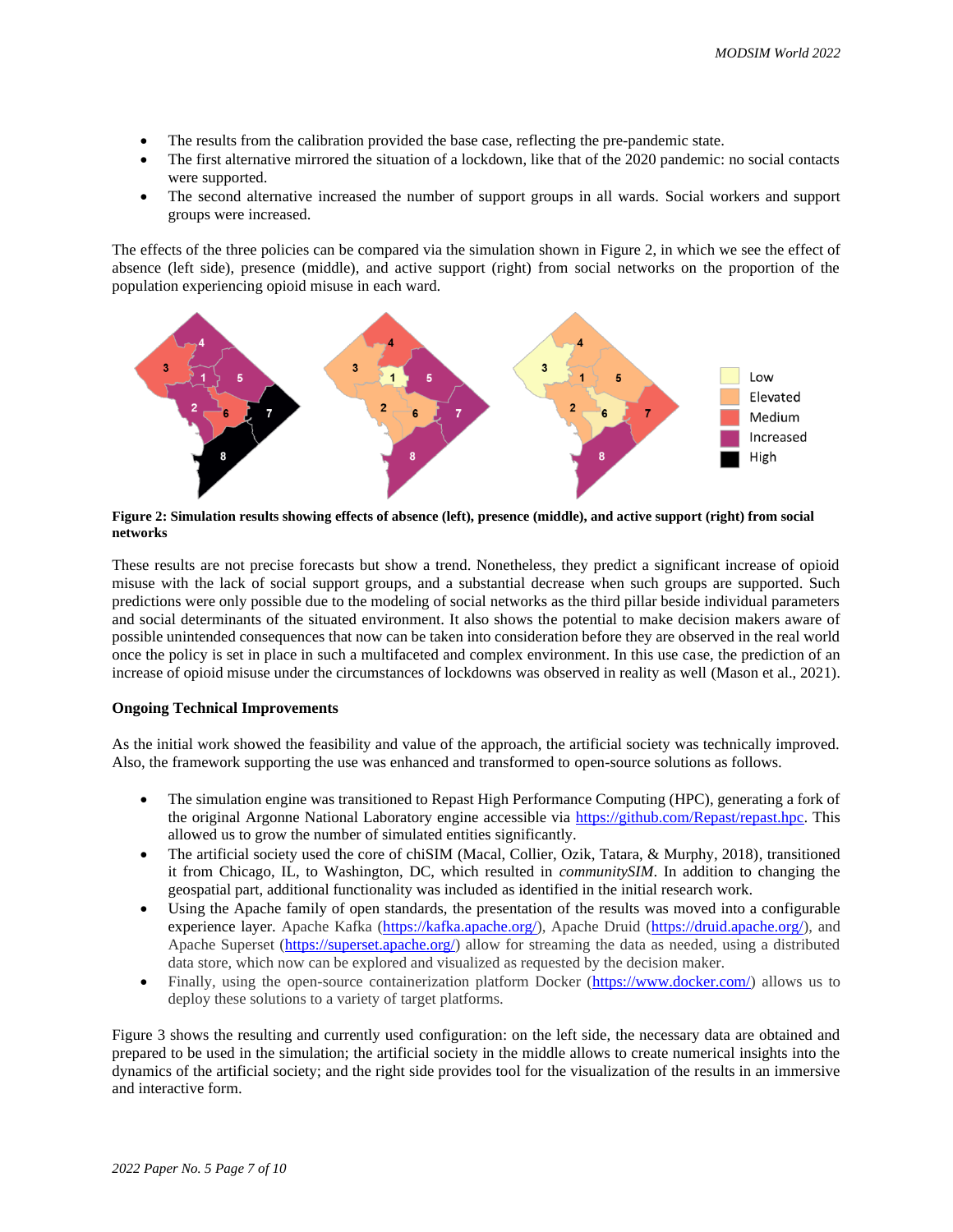

**Figure 3: The artificial society within the framework of the computational decision support tool**

The current computational decision support tool can use high-performance computers as well as personal computers. It currently supports the simulation of more than 560,000 individuals in 260,000 households, 200 schools, and 50,000 workplaces. It reflects the demographic and economic structure of the target population.

## **SUMMARY AND DISCUSSION**

Policy and decision makers need computational decision support to better understand the complexity of the environment that they are working in, and respectively, the effects and side effects their policy decisions will have. The vast number of heterogeneous entities interrelated via multiple non-linear connections and feedback loops require adding new methods to the toolset utilized by decision makers so far. Artificial societies embedded into a data analytics framework that obtains and visualizes the data and supports design of experiments to address deep uncertainties support these methods. Policy effects in such environments are usually multifaceted, and many side effects may result in unintended consequences. Artificial societies can help us become aware of such effects early on and avoid them. The use case presented provides one example to demonstrate this capability. The technical improvements presented in this paper result in a capability that can help evaluate communities with more than 500,000 members, but the data challenge to initialize and calibrate such a solution can become enormous as well.

Depending on the research question of interest, data may have to be obtained from so many unaligned databases that manual mapping or the application of ad hoc heuristics are no longer feasible. Initial research on this topic, including aligning of real world and synthetic data, has been conducted, but more is needed. Furthermore, the application of exploratory modeling and analysis also increases the amount of data making up the results, so that it may become necessary to apply additional data analytics here as well.

As discussed earlier, artificial societies have been successfully applied in several domains. However, so far, the various applications were individual developments. With the increasing use, the question arises to what degree a common core capability may serve as a rapid start to different questions. Is the number of common attributes and entities in various applications sufficient to justify a common core, or is it more economic to develop a new system from scratch? Preliminary observations tend to suggest that particularly when a common open-source approach is utilized, as described in the technical improvement section, the use of a common core increases the productivity of teams, as they can focus earlier on problem domain research.

As discussed in (Diallo et al., 2018), complexity exists in the real world and must be understood by the decision makers. It is of little value trying to reduce the complexity within a solution that then no longer provides applicable advice for the original real-world problem which started the request for support. Within this paper, the use of artificial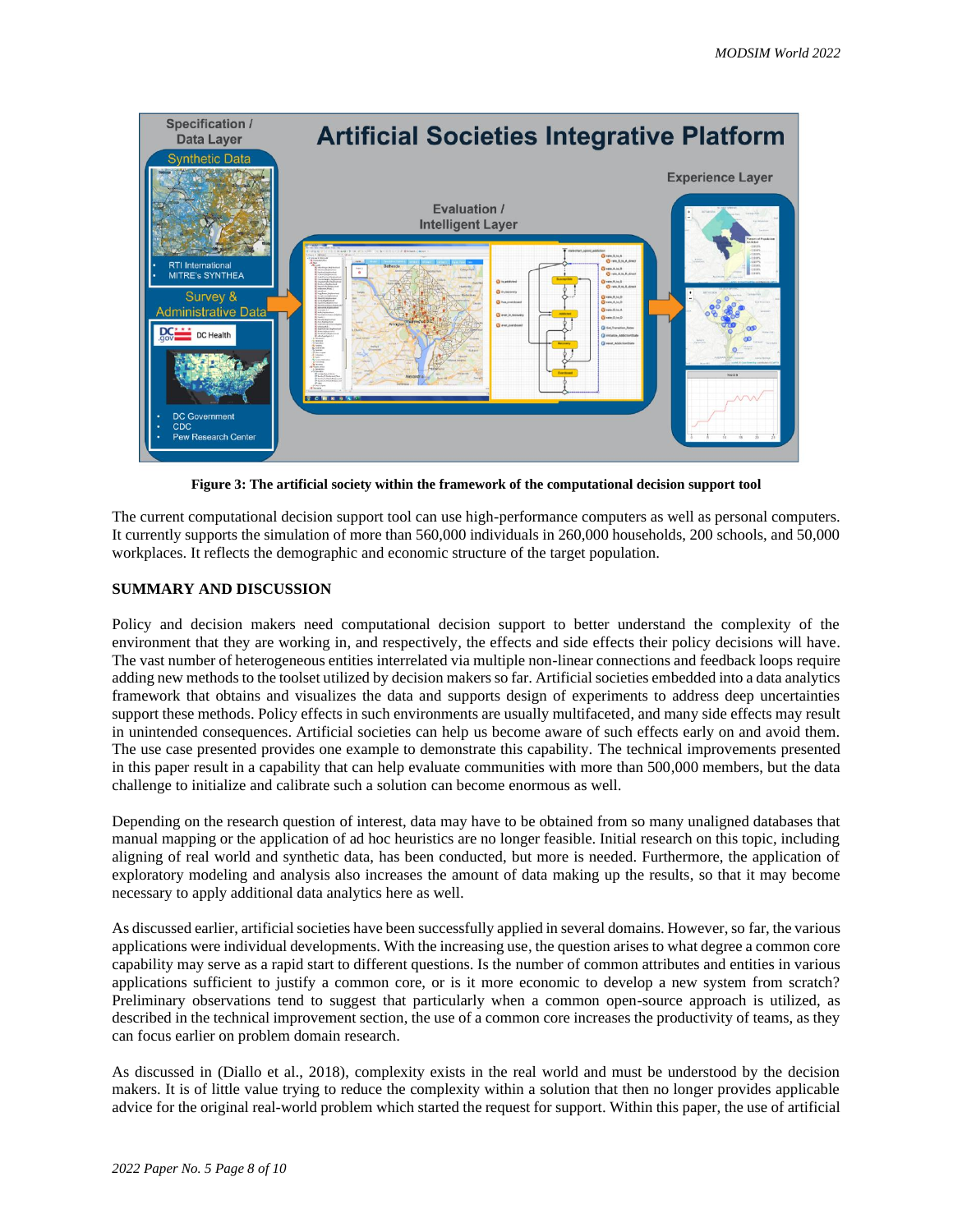societies is motivated to better understand and govern complexity, allowing us to evaluate policy decision making under such complexity and deep uncertainty.

### **ACKNOWLEDGEMENTS AND DISCLAIMER**

The authors would like to thank the MITRE Innovation Program for the support of the research needed to lead to the recommended framework. They also thank their colleagues who helped to shape the ideas with discussions and contributions, including but not limited to William B. Rouse, Gabriel Maayan, Sybil A. Russell, Laura L. Leets, and Saikou Y. Diallo.

The views, opinions and/or findings contained in this article are those of The MITRE Corporation and should not be construed as an official government position, policy, or decision, unless designated by other documentation. This report has been approved for Public Release, Distribution Unlimited. Public Release Case Number 22-0231.

#### **REFERENCES**

- Davis, P. K., O'Mahony, A., & Pfautz, J. (2019). *Social-Behavioral Modeling for Complex Systems.* Hoboken, NJ: John Wiley & Sons.
- Diallo, S. Y., Mittal, S., & Tolk, A. (2018). Research agenda for next generation complex systems engineering. In *Emergent Behavior in Complex Systems Engineering: A Modeling and Simulation Approach* (pp. 379-397). Hoboken, NJ: John Wiley & Sons.
- Epstein, J. M., & Axtell, R. (1996). *Growing Artificial Societies: Social Science from the Bottom Up.* Cambridge, MA: MIT Press.
- Ezell, B., Lynch, C. J., & Hester, P. T. (2021). Methods for Weighting Decisions to Assist Modelers and Decision Analysists: A Review of Ratio Assignment and Approximate Techniques. *Applied Sciences, 11*(21), 10397.
- Florence, C., Luo, F., Xu, L., & Zhou, C. (2016). The Economic Burden of Prescription Opioid Overdose, Abuse, and Dependence in the United States, 2013. *MedCare, 54*(10), 901-906.
- Gilbert, N., Ahrweiler, P., Barbrook-Johnson, P., Narasimhan, K. P., & Wilkinson, H. 2018. Computational modelling of public policy: reflections on practice. Journal of Artificial Societies and Social Simulation, 21(1), a3669; doi: 10.18564/jasss.3669.
- Haberlin, R. J., & Page, E. H. (2022). Visualization Support to Strategic Decision‐Making. In *Simulation and Wargaming* (pp. 317-334). Hoboken, NJ: John Wiley & Sons.
- Harper, A., Mustafee, N., & Yearworth, M. (2021). Facets of trust in simulation studies. *European Journal of Operational Research, 289*, 197-213.
- Heimbigner, D., & McLeod, D. (1985). A federated architecture for information management. *ACM Transactions on Information Systems, 3*(3), 253-278.
- Kwakkel, J. H. (2017). The Exploratory Modeling Workbench: An open source toolkit for exploratory modeling, scenario discovery, and (multi-objective) robust decision making. *Environmental Modelling & Software, 96*, 239-250.
- Kwakkel, J. H., & Pruyt, E. (2013). Exploratory Modeling and Analysis, an approach for model-based foresight under deep uncertainty. *Technological Forecasting and Social Change, 80*(3), 419–431.
- Macal, C. M., Collier, N. T., Ozik, J., Tatara, E. R., & Murphy, J. T. (2018). ChiSim: An agent-based simulation model of social interactions in a large urban area. *Winter Simulation Conference* (pp. 810-820). IEEE.
- Mahamoud, A., Roche, B., & Homer, J. (2013). Modelling the social determinants of health and simulating shortterm and long-term intervention impacts for the city of Toronto, Canada. *Social Science & Medicine*, 93, 247-255.
- Mason, M., Arunkumar, S. B., Post, L. A., & Feinglass, J. M. (2021). Notes from the field: Opioid overdose deaths before, during, and after an 11-week COVID-19 stay-at-home order—Cook county, Illinois, January 1, 2018–October 6, 2020. *Morbidity and Mortality Weekly report (CDC), 70*(10), 362–363.
- Ozik, J., Wozniak, J. M., Collier, N., Macal, C. M., & Binois, M. (2021). A population data-driven workflow for COVID-19 modeling and learning. *The International Journal of High Performance Computing Applications, 35*(5), 483-499.
- Page, S. E. (2008). *The Difference: How the Power of Diversity Creates Better Groups, Firms, Schools, and Societies*. Princeton, NJ: Princeton University Press.
- Page, S. E. (2009). *Understanding Complexity.* Chantilly, VA: Teaching Company.